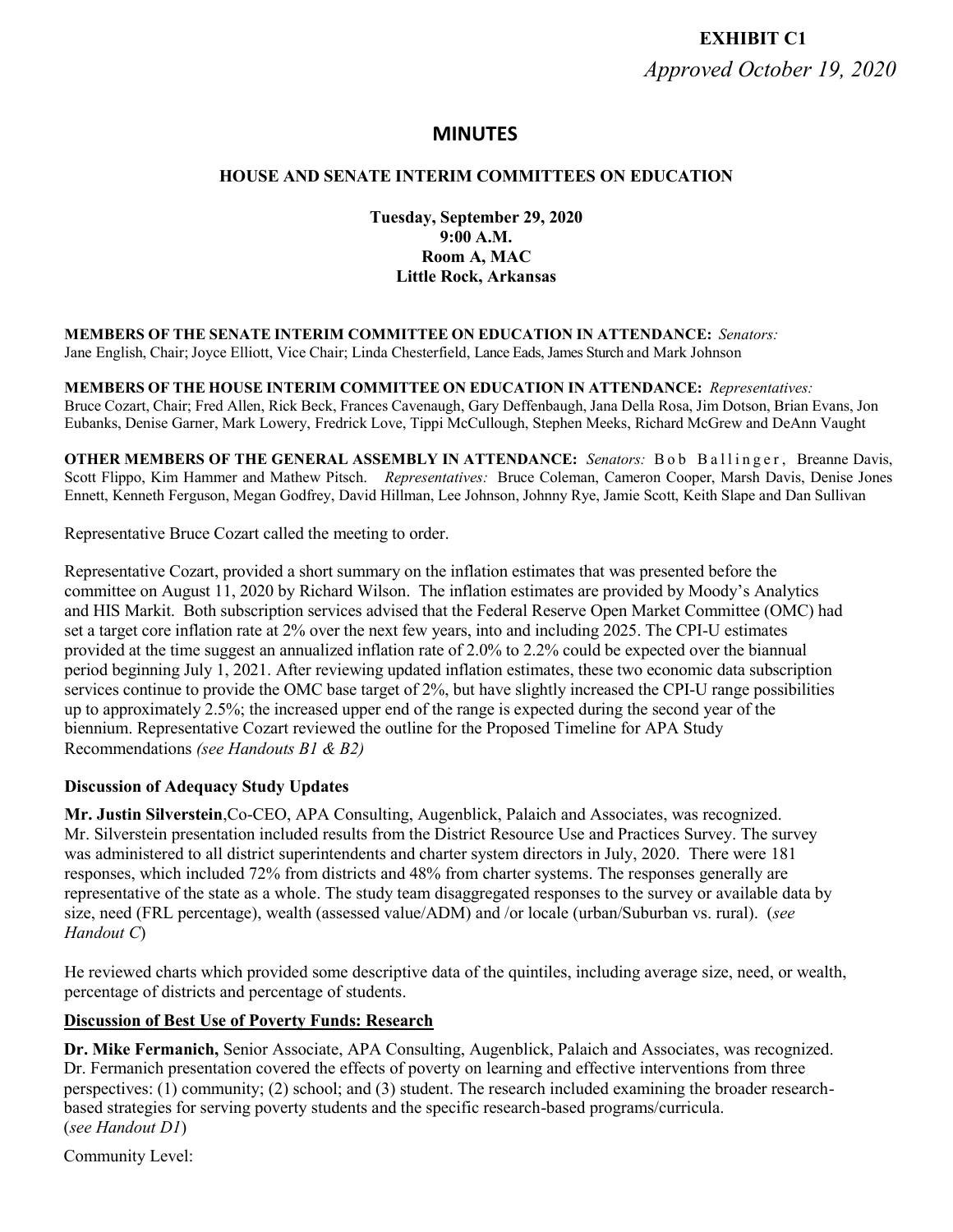# **EXHIBIT C1**

 Effects of Poverty on Learning at the Community Level Student Level:

• The Effects of Poverty on Learning at the Student Level School Level:

Effects of Poverty on Learning at the School Level

Strategies and Adjustments for Improvement:

 Improvement Depends on Multiple Strategies and Adjustments Addressing Community Effects:

- Addressing Community Effects
- Four Key Components of Community Schools

Addressing School-Wide Effects:

- Research into the characteristics of effective schools, including "beating the odds" schools, dates back to the 1970s. Certain characteristics continue to be featured in the literature
- Research-Supported Strategies and Programs research found strategies, or school features, effective in improving student outcomes, especially among at-risk, low income students

# **Discussion on Best Use of Poverty Funds: ESA Fund Use and Survey Results**

**Ms. Michaela Tonking**, Associate, APA Consulting, Augenblick, Palaich and Associates, was recognized. Ms. Tonking addressed the background on Enhanced Student Achievement (ESA) funding for low-income students in Arkansas, district survey responses regarding effective uses of ESA funds, and examination of current district use of ESA funds. (*see Handout E1*)

Examination of Current District Use of ESA Funds:

- Using district expenditure data and coding provided by the Bureau of Legislature Research (BLR), the study team examined 19-20 district ESA fund expenditures by allowable use category
- Examined the areas where districts used most of their ESA Funds statewide, and then examined the differences between expenditures by wealth, FRL, and locale

# **Discussion of Professional Development and Extra Duty Time**

**Ms. Amanda Brown**, Senior Associate, APA Consulting, Augenblick, Palaich and Associates, was recognized. She highlighted key findings from a literature review of components of effective professional development, review of professional development funding history in Arkansas, analysis of current district professional development funding and expenditures, and a review of current PD and extra duty time practices in Arkansas districts as reported in the district survey. (*see Handout F1*)

- Research identified a series of necessary elements for an effective professional development
- State first PD funding in 2001-05, based on recommendations of the 2003 adequacy study. Funding allowing districts to implement an effective professional development program
- Arkansas currently provides \$40.25 per student for professional development through a separate categorical fund with \$27.40 per student being directly provided to districts, and remainder being used to fund the state's online PD system and professional learning communities (PLC) pilot program
- All districts and charter-system administrators, respondents were asked about their current professional development and extra duty time practices

# **Discussion of Student Mental Health**

**Ms. Jennifer Piscatelli,** Associate, APA Consulting, Augenblick, Palaich and Associates, was recognized. Ms. Piscatelli discussed highlights from a previous presentation on student mental health services, and district survey results on how districts and charter systems currently address student mental health needs. (*see Handout G1*)

Previous Presentation on Student Mental Health Services

- April 8, 2020 presentation to the committee provided information on the need for mental health support, current staffing level for student support personnel nationally, and examined best practices, including national approaches and staffing recommendations, and examples how other states provide mental health services
- A review of Arkansas' funding matrix provides 2.5 counselor/nurse positions per 500 students, and;